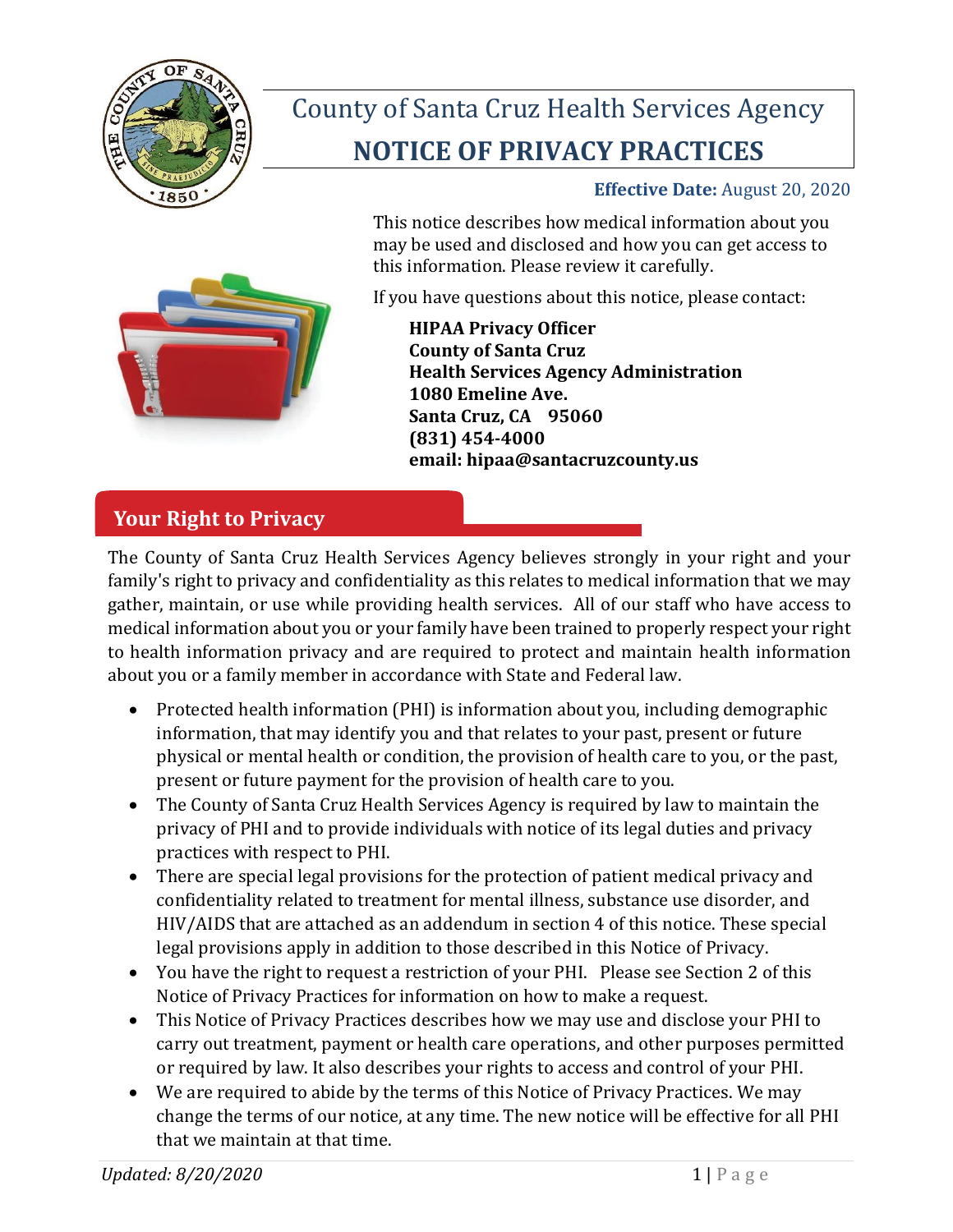- Upon your request, we will provide you with revised Notice of Privacy Practices by:
	- o accessing our website at [www.santacruzhealth.org;](http://www.santacruzhealth.org;/)
	- o calling our office and requesting a revised copy be sent to you, or,
	- o asking for one at the time of your next appointment.

# **Section 1. Our Uses and Disclosures**

### **How do we typically use or share your PHI?**

# **I. Uses and Disclosures of PHI without Your Written Authorization**

Upon your initial visit you will be asked by your physician or health care provider to sign a treatment consent form before you receive treatment. This consent form is only for treatment of physical health and allows the Health Services Agency to provide medical treatment to you or your dependent. *Please refer to the Addendum in section 4 for Mental Health and Substance Use Disorder information located.*

The following categories describe examples of the way we use and disclose PHI:

• **For Treatment**

We may use and disclose your PHI to provide, coordinate, or manage your health care and any related services. This includes the coordination or management of your health care with a third party. For example, we may disclose your PHI, as necessary, to a home health agency that provides care to you. We may also disclose PHI to other physicians or persons who may be treating you. For example, your PHI may be provided to a physician to whom you have been referred to ensure that the physician has the necessary information to diagnose or treat you.

In addition, we may disclose your PHI from time-to-time to another physician or health care provider (e.g. a specialist or laboratory) who, at the request of your physician, becomes involved in your care by providing your physician assistance with your health care diagnosis or treatment.

• **For Payment**

Your PHI will be used, as needed, to obtain payment for your health care services. This may include certain activities your health insurance plan may undertake before it approves or pays for recommend health care services such as; making a determination of eligibility or coverage for insurance benefits, reviewing services provided to you for medical necessity, and undertaking utilization review activities. For example, obtaining approval for a hospital stay may require that your relevant PHI be disclosed to the health plan to obtain approval for the hospital admission.

• **For Healthcare Operations**

We may use or disclose, as-needed, PHI in order to support the necessary business activities of the Health Services Agency. These activities may include, but are not limited to, quality assessment activities, employee review activities, training of medical, nursing, or ancillary medical services students, licensing, and conducting or arranging for other necessary business activities.

For example, we may disclose your PHI to medical school students that see patients at our office. In addition, we may use a sign-in sheet at the registration desk where you will be asked to sign your name and indicate your physician. We may also call you by name in the waiting room when your physician is ready to see you. We may use or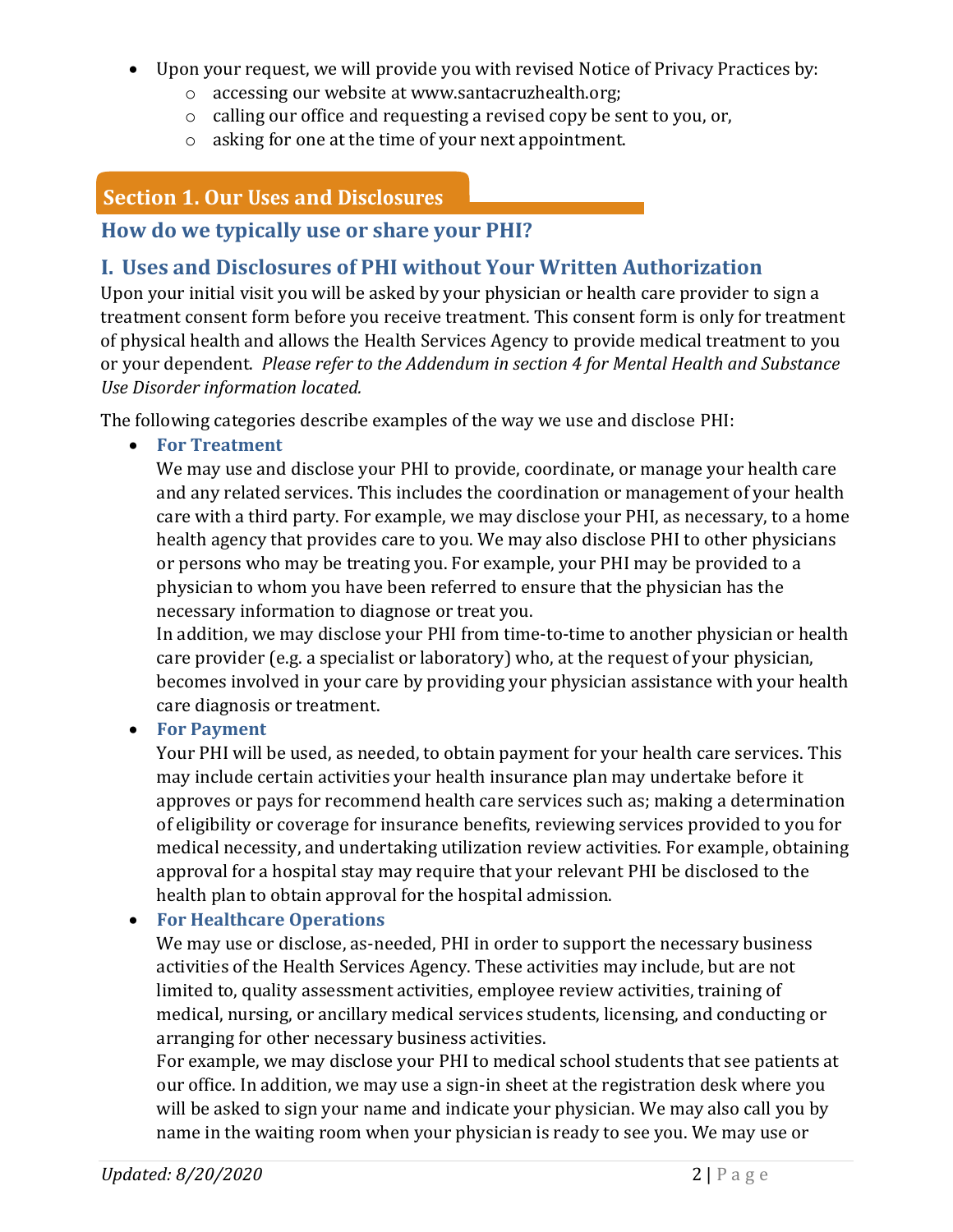disclose your PHI, as necessary, to remind you of your appointment. We may share your PHI with third party "business associates" that perform various activities (e.g., billing, transcription services, etc.) for the Health Services Agency. Whenever an arrangement between our office and a business associate involves the use or disclosure of your PHI, we will have a written contract that contains terms that will protect the privacy of your PHI. We never market or sell personal information. We may use or disclose your PHI, as necessary, to provide you with information about treatment alternatives or other health-related benefits and services that may be of interest to you. We may also use and disclose your PHI for other outreach activities. For example, your name and address may be used to send you a newsletter about our practice and the services we offer. We may also send you information about products or services that we believe may be beneficial to you. You may contact our Privacy Contact to request these materials not be sent to you.

# **II. Uses and Disclosures of PHI Based upon Your Written Authorization**

Other uses and disclosures of your PHI will be made only with your written authorization, unless otherwise permitted or required by law as described below. You may revoke this authorization, at any time, in writing, except to the extent that Health Services Agency has taken an action in reliance on the use or disclosure indicated in the authorization, or the authorization was obtained as a condition of obtaining insurance coverage. A group health plan, or a health insurance issuer or HMO with respect to a group health plan,

may disclose PHI to the plan sponsor.

### **III. Other Permitted and Required Uses and Disclosures of PHI That May Be Made with Your Authorization and Opportunity to Object**

We may use and disclose your PHI in the following instances. You have the opportunity to agree or object to the use or disclosure of all or part of your PHI.

• **Others Involved in Your Healthcare**

With your written authorization, we may disclose to a member of your family, a relative, a close friend or any other person you identify, your PHI that directly relates to that person's involvement in your health care. If you are unable to agree or object to such a disclosure, we may disclose such information as necessary if we determine that it is in your best interest based on our professional judgment. We may use or disclose PHI to notify or assist in notifying a family member, personal representative or any other person that is responsible for your care of your location, general condition or death. Finally, we may use or disclose your PHI to an authorized public or private entity to assist in disaster relief efforts and to coordinate uses and disclosures to family or other individuals involved in your health care.

### • **Emergencies**

We may use or disclose your PHI in an emergency treatment situation. If this happens, your physician or health care provider shall try to obtain your authorization as soon as reasonably practicable after the delivery of treatment. If your physician, another physician or health care provider in the practice is required by law to treat you and the physician or health care provider has attempted to obtain your authorization but is unable to obtain your authorization, he or she may still use or disclose your PHI as necessary to treat you.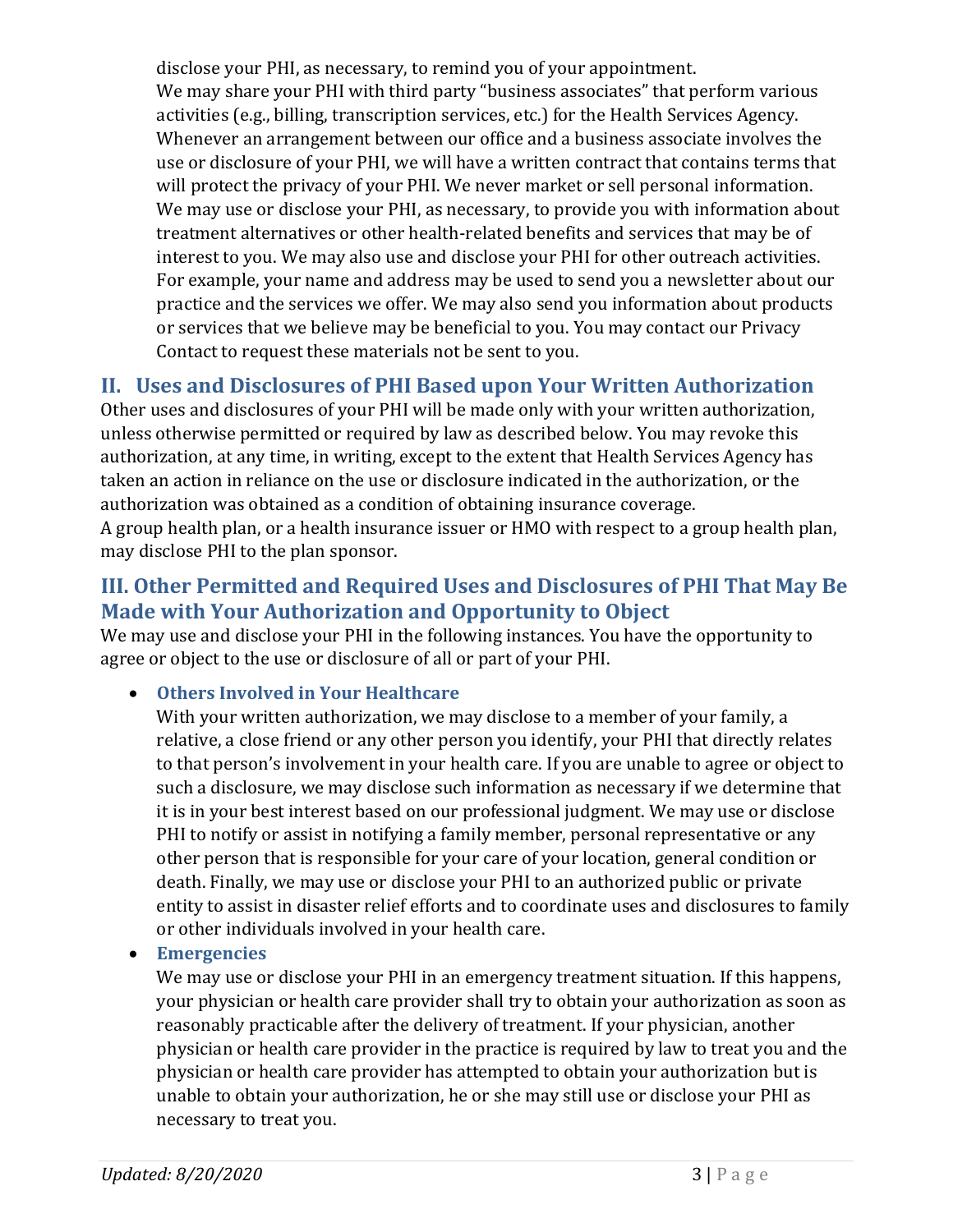### • **Communication Barriers**

We may use and disclose your PHI if your physician or another physician in the practice attempts to obtain authorization from you but is unable to do so due to substantial communication barriers and the physician determines, using professional judgement, that you intend to authorize the use or disclosure under the circumstances.

### **IV. Other Permitted and Required Uses and Disclosures That May Be Made Without Your Authorization or Opportunity to Object.**

We may use or disclose your PHI in the following situations without your authorization.

These situations include:

#### • **Required by Law**

We may use or disclose your PHI to the extent that the use or disclosure is required by law. The use or disclosure will be made in compliance with the law and will be limited to the relevant requirements of the law. You will be notified, as required by law, of any such uses or disclosures.

#### • **Public Health**

We may disclose your PHI for public health activities and purposes to a public health authority that is permitted by law to collect or receive the information, and for birth and death records. The disclosure will be made for the purpose of controlling or preventing possible disease, injury or disability. We may also disclose your PHI, if directed by the public health authority, to a foreign government agency that is collaborating with the public health authority.

#### • **Communicable Diseases**

We may disclose your PHI, if authorized by law, to a person who may have been exposed to a communicable disease or may otherwise be at risk of contracting or spreading the disease or condition.

#### • **Health Oversight**

We may disclose PHI to a health oversight agency for activities authorized by law, such as audits, investigations, and inspections. Oversight agencies seeking this information include government agencies that oversee the health care system, government benefit programs, other government regulatory programs and civil rights laws.

#### • **Abuse or Neglect**

We may disclose your PHI to a public health authority authorized by law to receive reports of child or elder abuse or neglect. In addition, we may disclose your PHI if we believe that you have been a victim of abuse, neglect or domestic violence to the governmental entity or agency authorized to receive such information. In this case, the disclosure will be made consistent with applicable federal and state laws.

#### • **Food and Drug Administration**

We may disclose your PHI to a person or company required by the Food and Drug Administration to report adverse events, product defects or problems, biologic product deviations, track products; to enable product recalls; to make repairs or replacements, or to conduct post marketing surveillance, as required.

#### • **Legal Proceedings**

We may disclose PHI in the course of any judicial or administrative proceeding, in response to an order of a court or administrative tribunal (to the extent such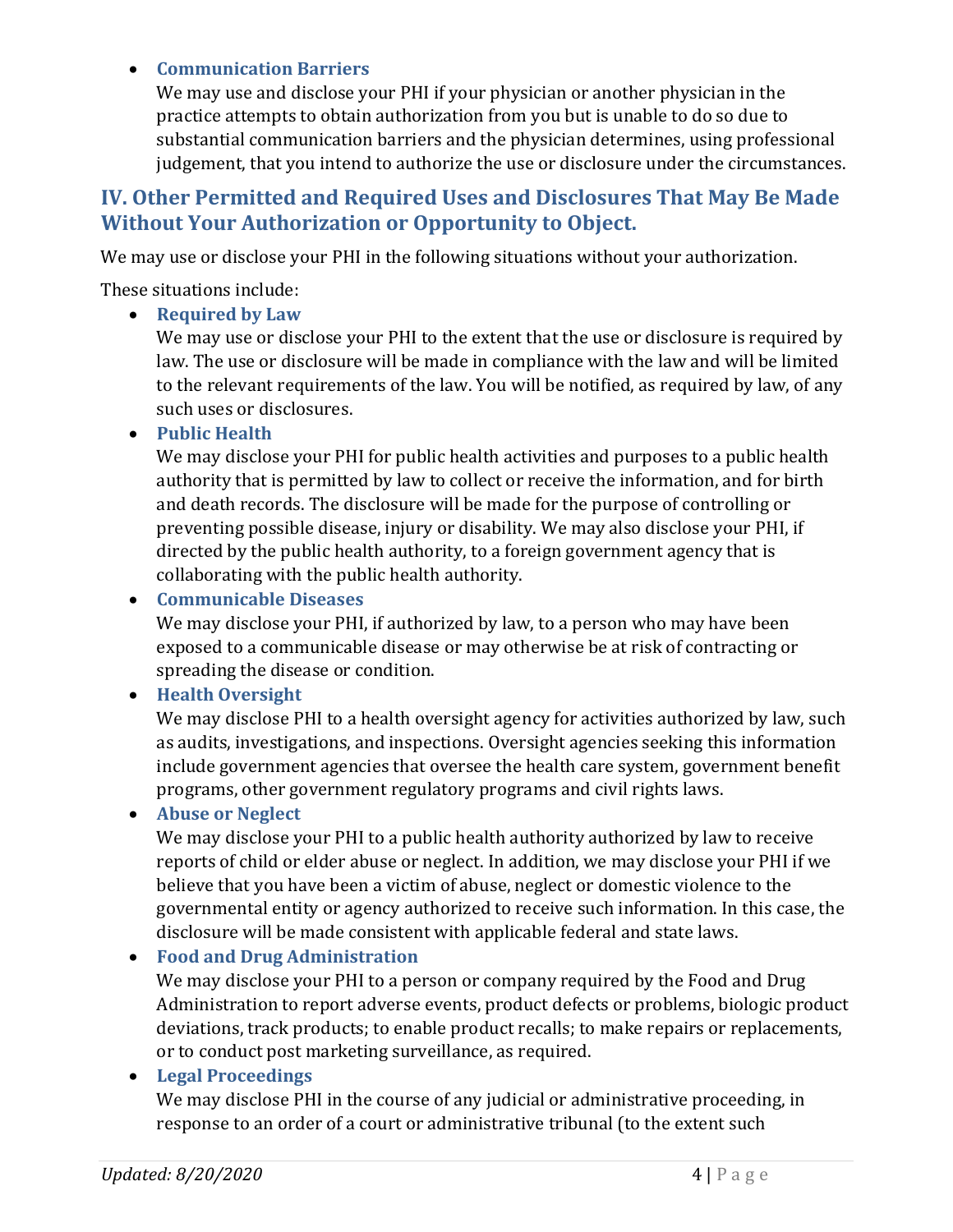disclosure is expressly authorized), in certain conditions in response to a subpoena, discovery request or other lawful process.

• **Law Enforcement**

We may also disclose PHI, so long as applicable legal requirements are met, for law enforcement purposes. These law enforcement purposes include (1) legal processes and otherwise required by law, (2) limited information requests for identification and location purposes, (3) pertaining to victims of a crime, (4) suspicion that death has occurred as a result of criminal conduct, (5) in the event that a crime occurs on the premises of the practice, and (6) medical emergency (not on the Practice's premises) and it is likely that a crime has occurred.

# • **Coroners, Funeral Directors, and Organ Donation**

We may disclose PHI to a coroner or medical examiner for identification purposes, determining cause of death or for the coroner or medical examiner to perform other duties authorized by law. We may also disclose PHI to a funeral director, as authorized by law, in order to permit the funeral director to carry out their duties. We may disclose such information in reasonable anticipation of death. PHI may be used and disclosed for cadaveric organ, eye or tissue donation purposes.

• **Research**

We may disclose your PHI to researchers when their research has been approved by an institutional review board that has reviewed the research proposal and established protocols to ensure the privacy of your PHI.

### • **Threat to Public Health or Safety**

Consistent with applicable federal and state laws, we may disclose your PHI if we believe that the use or disclosure is necessary to prevent or lessen a serious and imminent threat to the health or safety of a person or the public. We may also disclose PHI if it is necessary for law enforcement to identify or apprehend an individual.

# • **Military Activity and National Security**

When the appropriate conditions apply, we may use or disclose PHI of individuals who are Armed Forces personnel (1) for activities deemed necessary by appropriate military command authorities; (2) for the purpose of a determination by the Department of Veterans Affairs of your eligibility for benefits, or (3) to foreign military authority if you are a member of that foreign military services. We may also disclose your PHI to authorized federal officials for conducting national security and intelligence activities, including for the provision of protective services to the President or others legally authorized.

• **Workers' Compensation**

Your PHI may be disclosed by us as authorized to comply with workers' compensation laws and other similar legally established programs.

• **Correctional Institutions** We may disclose your PHI to a law enforcement officer or correctional institution having custody of you for purposes of treating you while in custody or if necessary, for the safety of persons in the correctional institution.

# • **Required Uses and Disclosures**

Under the law, we must make disclosures to you and to the Secretary of the Department of Health and Human Services when required to investigate or determine our compliance with the requirements of Section 164.500 et. seq.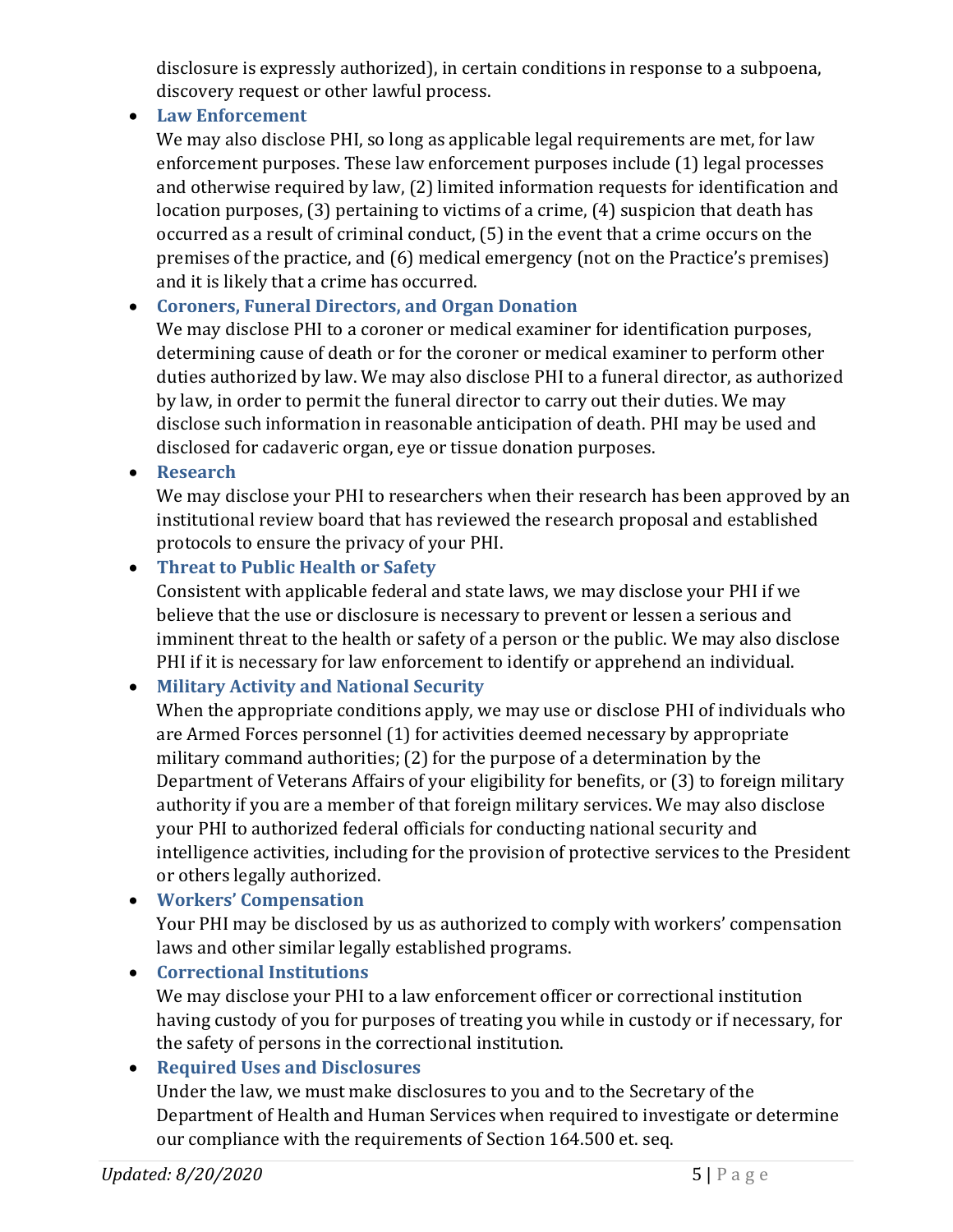### **Section 2 – Your Rights**

Following is a statement of your rights with respect to your PHI and a brief description of how you may exercise these rights.

### **You have the right to:**

### • **Inspect and copy your PHI**

This means you may inspect and obtain a copy of PHI about you that is contained in a designated record set for as long as we maintain the PHI. A "designated record set" contains medical and billing records and any other records that your physician and the practice uses for making decisions about you.

Under federal law, however, you may not inspect or copy the following records; psychotherapy notes; information compiled in reasonable anticipation of, or use in, a civil, criminal, or administrative action or proceeding, and PHI that is subject to law that prohibits access. Depending on the circumstances, a decision to deny access may be reviewable by a licensed health care professional if you so request. In some circumstances, you may have a right to have this decision reviewed. Please contact our Privacy Contact if you have questions about access to your medical record.

#### • **Request a restriction of your PHI**

This means you may ask us not to use or disclose any part of your PHI for the purposes of treatment, payment or healthcare operations. You may also request that any part of your PHI not be disclosed to family members or friends who may be involved in your care or for notification purposes as described in this Notice of Privacy Practices. Your request must state the specific restriction requested and to whom you want the restriction to apply.

Your physician is not required to agree to a restriction that you may request if your physician believes it is in your best interest to permit use and disclosure of your PHI, your PHI will not be restricted. If your physician does agree to the requested restriction, we may not use or disclose your PHI in violation of that restriction unless it is needed to provide emergency treatment. With this in mind, please discuss any restriction you wish to request with your physician. You may request a restriction by completing a *Restriction of Use and Disclosure Request Form* available from your treatment provider and returning it to your provider office.

• **Choose someone to act for you.**

If someone is your medical power of attorney or your legal guardian, that person can exercise your rights and make choices about your health information. We will insure this person has this authority and can act for you before we take action.

• **Request to receive confidential communications from us by alternative means or at an alternative location.**

We will accommodate reasonable requests. We may also condition this accommodation by asking you for information as to how payment will be handled or specification of an alternative address or other method of contact. We will not request an explanation from you as to the basis for the request. Please make this request in writing to our Privacy Contact.

#### • **Have your physician amend your PHI.**

This means you may request a change of PHI about you created by us in a designated record set for as long as we maintain this information. In certain cases, we may deny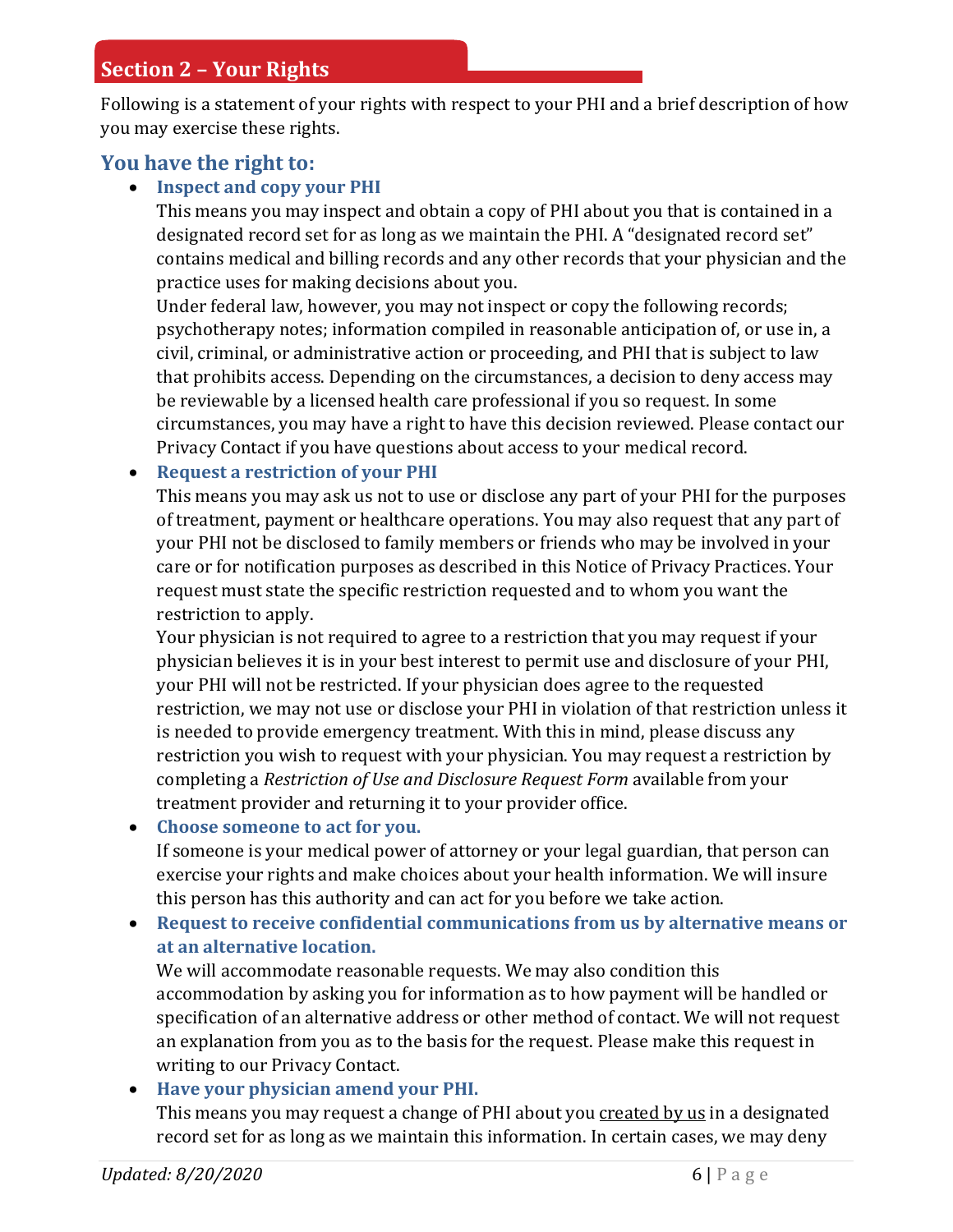your request for an amendment. If we deny your request for amendment, you have the right to file a statement of disagreement with us and we may prepare a rebuttal to your statement and will provide you with a copy of any such rebuttal. Please contact our Privacy Officer if you have questions about amending your medical record.

• **Receive an accounting of certain disclosures we have made, if any, of your PHI.** This right applies to disclosures for purposes other than treatment, payment or healthcare operations as described in this notice. It excludes disclosures we may have made to you, for a facility directory, to family members or friends involved in your care, or for notification purposes. You have the right to receive specific information regarding these disclosures that occurred six years prior to date of request. You may request a shorter timeframe. The right to receive this information is subject to certain exceptions, restrictions and limitations. Please contact our Privacy Contact if you wish to receive an accounting of certain disclosures.

• **Ask us to not use your PHI** If your health care service has been paid in full out of pocket, you have the right to request that your health information not be disclosed to a health plan for the purposes of carrying out payment or healthcare operations. The exception would be if the disclosure is required by law.

- **Obtain a paper copy of this notice from us** Upon request, it will be provided even if you agreed to accept this notice electronically.
- **Be notified promptly if a breach occurs that may have compromised the privacy or security of your information.**

# **Section 3. Complaints**

Please discuss with your health care provider any health privacy or confidentiality questions or concerns you may have. For further information special privacy/confidentiality protections, please contact our Privacy Contact.

You may complain to us or to the Secretary of Health and Human Services if you believe your privacy rights have been violated by us. You may file a complaint with us by notifying our privacy contact. We will not retaliate against you for filing a complaint.

You can write to US Dept. of Health & Human Services Office for Civil Rights, 200 Independence Ave., SW, Washington, D.C. 20201, or call 1-877-696-6775 or visit: www.hhs.gov/ocr/privacy/hipaa/complaints/.

You may contact our Privacy Contact if you have any questions or need more information:

**HIPAA Privacy Officer County of Santa Cruz Health Services Agency Administration 1080 Emeline Ave. Santa Cruz, CA 95060 (831) 454-4000 email: hipaa@santacruzcounty.us**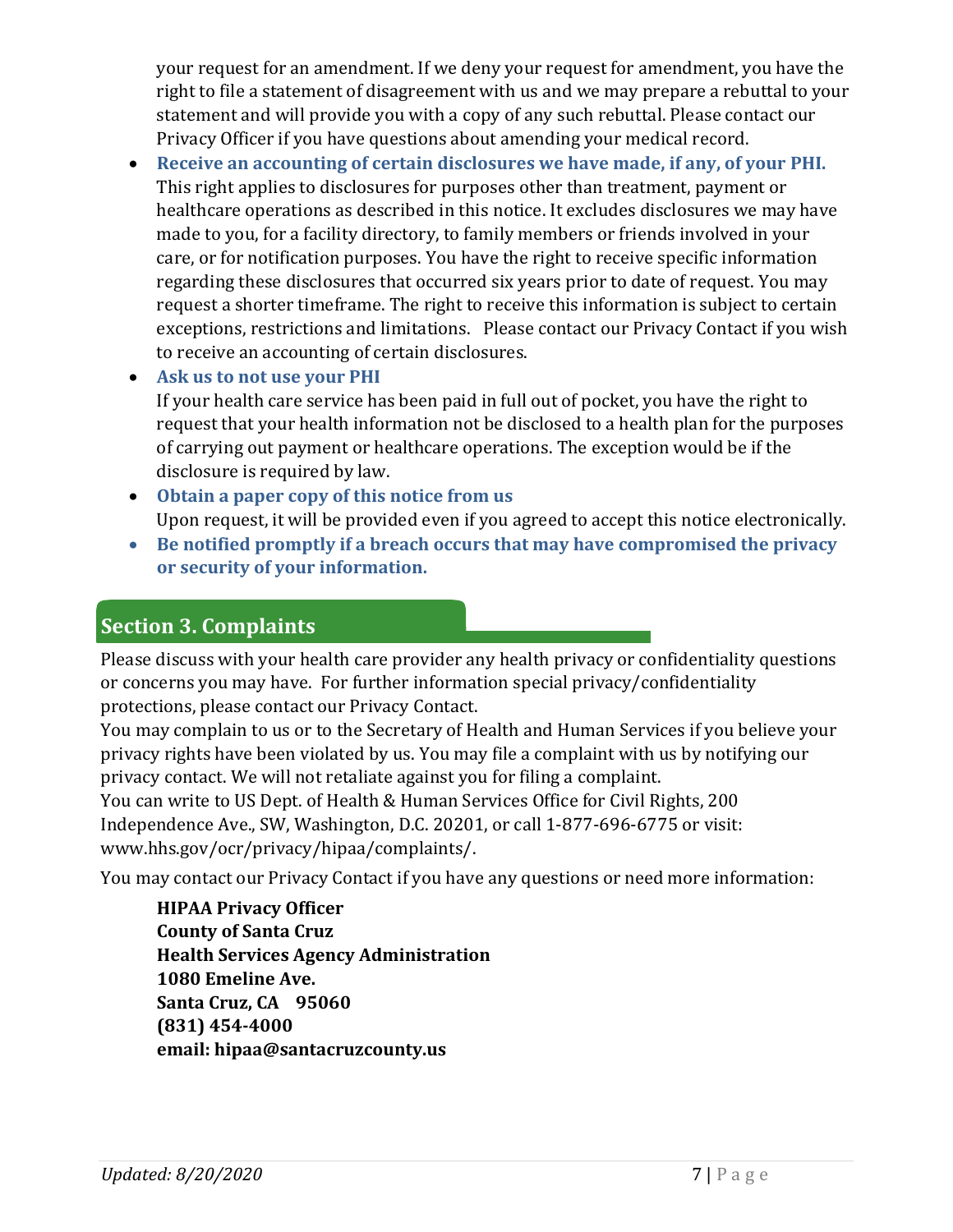# **Section 4. ADDENDUM:**

### **Special Provisions Related to Patient/Client Privacy**

### • **Mental Health Services**

A detailed written authorization is normally required by the patient before the use or disclosure of psychotherapy notes. In addition, the Lanterman-Petris-Short Act imposes strict restrictions on the disclosure of information obtained in the course of providing mental health services to: patients in an institutional setting; services pursuant to a mental health treatment program funded under the Bronzan-McCorquodale Act; or, in the course of providing intake, assessment or services to persons with developmental disabilities on behalf of a regional or state developmental center. The County of Santa Cruz follows State law on protections of patient privacy, confidentiality and use or disclosure of health information for persons receiving mental health services when these are more protective of patient rights or supersede the HIPAA requirements.

### • **Substance Use Disorder Programs**

Generally, the identity and records of the diagnosis, prognosis or treatment of any patient which are maintained in connection with the performance of any substance use disorder treatment or prevention efforts directly or indirectly assisted by the Federal Government and/or DHCS are confidential and may not be disclosed without the written consent of the patient or client. Federal regulations (42 CFR Part 2) require special provisions protecting the confidentiality of drug and alcohol records. Violation of the federal law and regulations by a program covered by 42 CFR part 2 regulations is a crime and suspected violations may be reported to appropriate authorities.

• **HIV/AIDS**

California law gives heightened protections to HIV/AIDS information. Generally, a provider must obtain a patient's written authorization specifically permitting a disclosure of the results of an HIV/AIDS test for each separate disclosure made. Providers may disclose HIV/AIDS test results without patient authorization as required under State reporting laws. Additionally, disclosures to a health care provider may be made without specific patient authorization for the direct purposes of diagnosis, care or treatment of the patient.

### • **Rights of Minors**

**Minor Consent to Treatment:** Parent/legal guardian involvement in care is generally the norm, as well as consenting for mental health services for their child. For mental health services, the parent/legal guardian can only sign treatment and information sharing consent for psychotropic medications. An exception is made when the information relates to treatment for which a minor is authorized by law to consent. In California, in certain circumstances a minor has the right to consent to reproductive, mental health and substance use disorder services. These services can be obtained by the minor without parent/legal guardian consent.

o **Minor Record Ownership:** Under California law, a minor between the age of 12-17 years old, if it is the option of the attending professional person that the minor is mature enough to participate intellectually in mental health treatment, is the owner of the medical record. A minor 12 years and older receiving SUD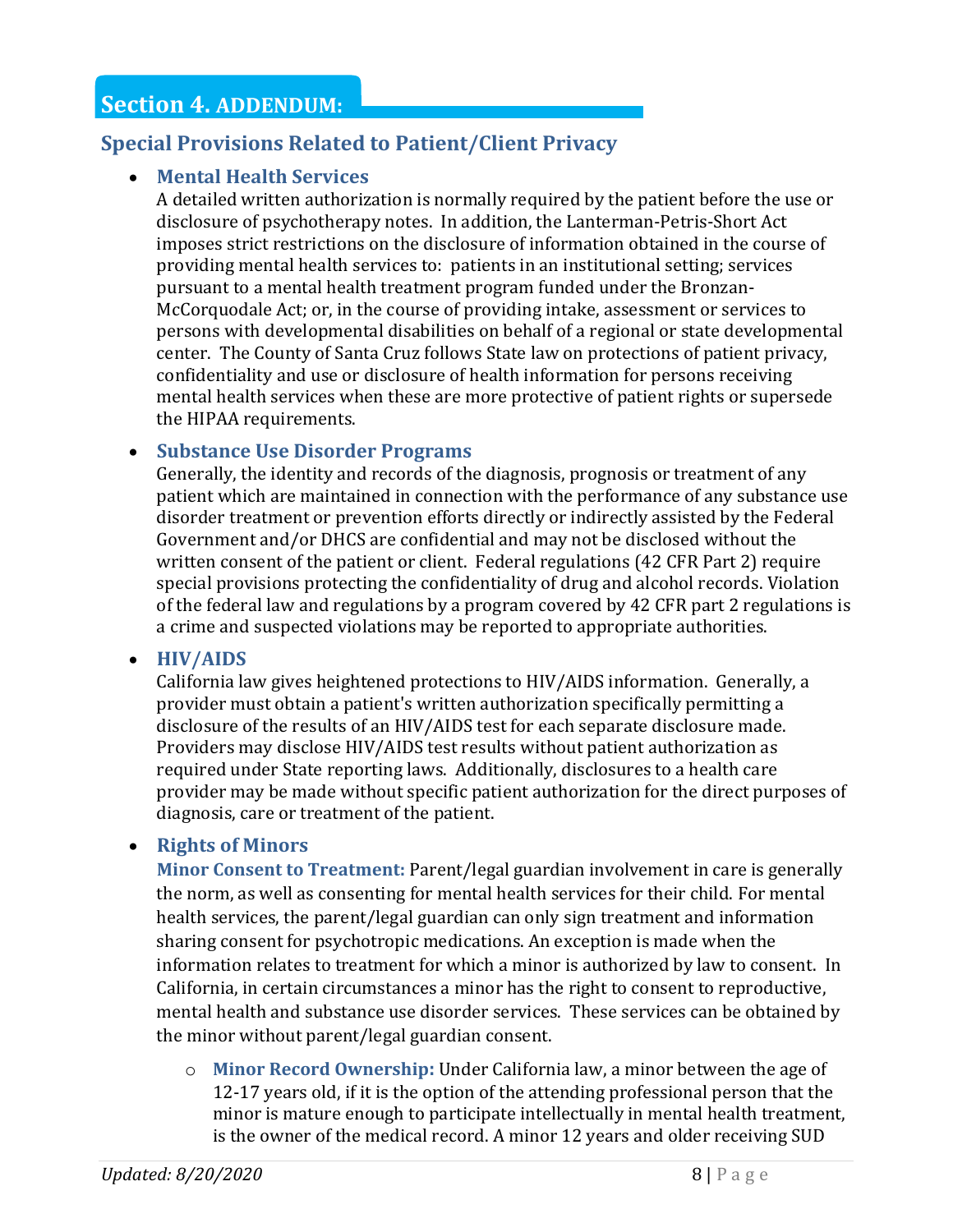treatment is the owner of the medical record. A minor "owns" the treatment record and therefore he/she/they is the person who can authorize the sharing of treatment records. In these situations, the minor, not the parent/legal guardian has the right of access to related health information. The minor needs to provide consent for the parent/legal guardian to obtain access. Exclusions to this are: minors under the age of 12 (MH & SUD); Minors age 12-17 who, in the opinion of the attending professional person, is not mature enough to participate intelligently in the mental health treatment (MH only); Medical record related to prescribing of psychotropic medication (MH); Medical records related to replacement narcotic treatment (SUD); and psychiatric inpatient hospital records (MH)

### • **Family Planning**

The County of Santa Cruz follows special policies and procedures to protect the privacy and confidentiality of clients or patients receiving family planning - reproductive services. Generally, protected health information is not used or disclosed except for treatment, payment and health care operations purposes without the specific written authorization of the client or patient.

### **Electronic Health Records and Partner Notification(s)**

### • **Electronic Health Records (EHR)**

Electronic Health Records (EHRs) are electronic versions of the paper charts in your doctor's or other health care provider's office. Santa Cruz County HSA utilizes HIPAAcompliant secure EHR systems for service delivery, as a paper chart is no longer a treatment option. The EHR allows us to effectively treat and manage patient and client care. An EHR may include your medical history, notes, and other information about your health including your symptoms, diagnoses, medications, lab results, vital signs, immunizations, and reports from diagnostic tests such as x-rays, personal statistics like age and weight, and billing information.. EHR systems are designed to store data accurately to capture the state of a patient across time and can be shared across different health care settings to coordinate care. EHRs utilize the most up to date technologies to assure health information is safe and secure from unauthorized individuals. Santa Cruz County maintains policies and procedures to assure its workforce handles and properly protects your health information. Your information will be disclosed consistent with the HIPAA Privacy Rules or any other applicable law that may relate to behavioral health or substance use recovery treatment.

Providers who work with other doctors, hospitals, health plans, mental health agency and substance use disorder treatment settings find benefit in sharing service information to support coordinated care efforts. An EHR supports your providers ability to share your health information to improve the quality and efficiency of your care and helps measure outcomes. The information in EHRs can be shared with other organizations involved in your immediate care if the computer systems are set up to talk to each provider. Information in these records should only be shared for purposes authorized by law or by you. Authorized providers use data from patient records to improve quality outcomes through their care management programs.